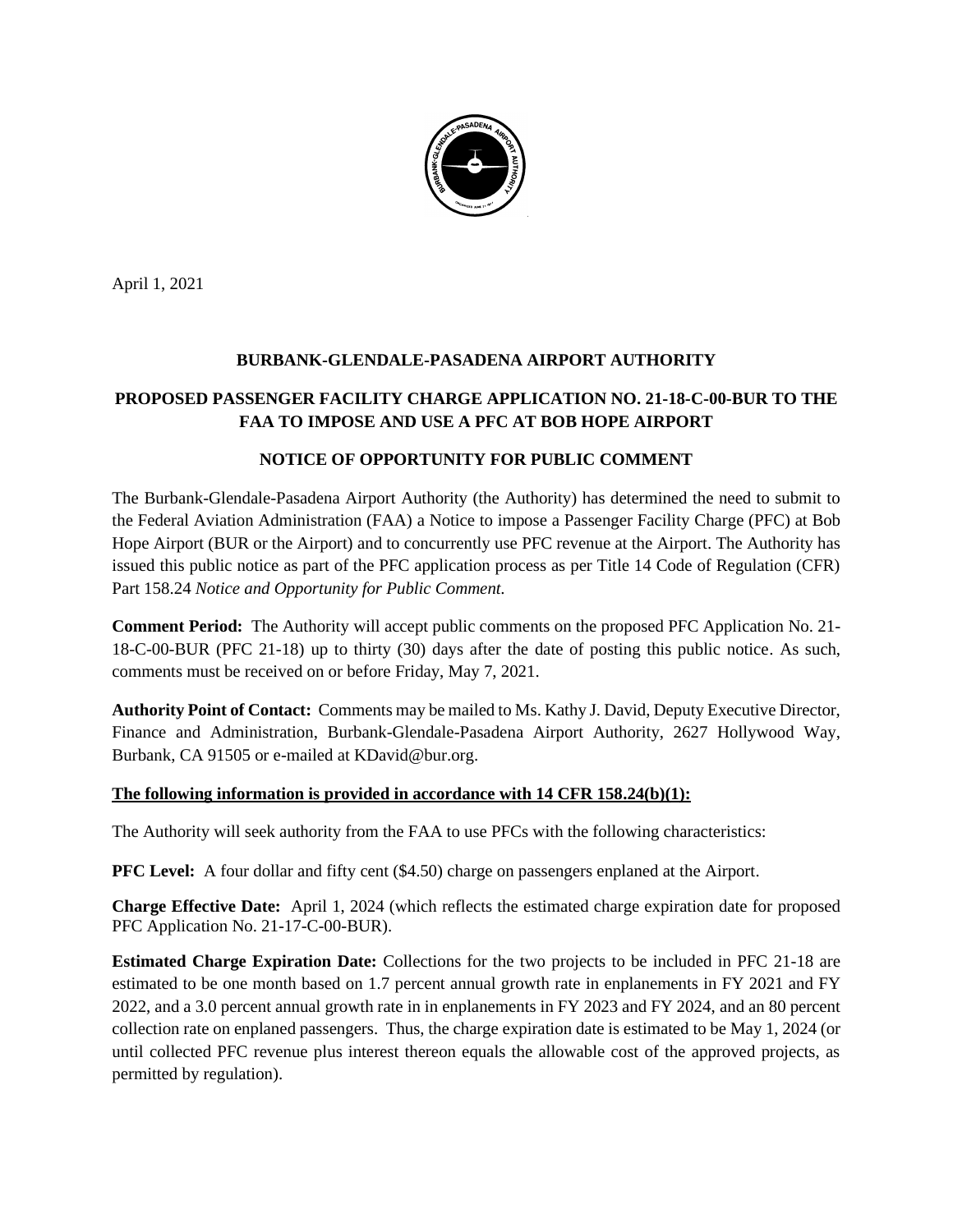#### **Estimated Total PFC Impose and Use Revenue**: \$325,000

#### **Projects for which the Authority is seeking Impose and Use Authority:**

#### **1. Relocation of Precision Approach Path Indicator (PAPI) on Runway 8**

**Project Description:** This project funds for the design, construction, relocation, and installation of the Precision Approach Path Indicator (PAPI) on Runway 8 at BUR. The Runway 8 PAPI is located on the west end of Runway 8, east of Taxiway D8. This project relocates the PAPI approximately 300 feet west of its current location to the west of Taxiway D8.

This project reconfigures the easternmost portion of the existing drainage swale, installs four new PAPI pads, and regrade an area of approximately 2,400 square yards to allow space for the installation of the replacement PAPI. The existing PAPI will remain in place until the replacement becomes operational and navigation and approach plates are updated appropriately. Once the new PAPI has been commissioned the existing PAPI will be removed, and the area will be regraded to comply with airfield standards. Additionally, the new PAPI has already been procured and currently in storage at BUR. Once the existing PAPI is removed it will be stored and serve as a spare in the future.

**Project Justification:** This project preserves airfield safety for aircraft landing on Runway 8 at BUR. The existing PAPI serving Runway 8 is approximately 300 feet east of the Instrument Landing System (ILS) transmitter location. As such, the ILS glidepath and Visual Glide Slope Indicator (VGSI) for the runway are non-coincident, as noted in BUR's precision approach procedures, and results in a 12-foot difference in runway threshold crossing heights between ILS and PAPI of 60 feet and 72 feet, respectively.

As part of recently implemented Airline Safety Management Systems (SMS), newly collected data has indicated that aircraft using the PAPI in its current location results in longer landing distances relative to peer airports with similar runway lengths. Owing to the relatively short runways found at BUR (Runway 8 is 5,802 feet) and BUR's history of excursions in the past, the request of the Airlines to move the PAPI approximately 300 feet west will allow the angles of the ILS and VGSI to be coincident and alleviates the discrepancy the Airlines state they are currently experiencing by pilots landing on Runway 8 and will provide more runway distance for landing rollout.

## **2. PFC Administrative Cost**

**Project Description:** This project provides for the preparation and implementation of an application to "Impose and Use" a PFC at BUR, which will be submitted to the FAA. The consultant will gather the necessary project, financial, and statistical information; prepare the required public notice; prepare the required air carrier consultation notice; ensure that all procedural requirements are met during the air carrier meeting; prepare the application; prepare the response to air carrier comments; provide the completed application in a format ready for execution and submission; and prepare the air carrier notice upon FAA approval.

**Project Justification:** Retaining a PFC consultant helps ensure PFC Applications are filed according to the rules and regulation determined by the FAA. Administrative cost is eligible in accordance with 14 CFR 158.3 PFC Administrative Support Cost.